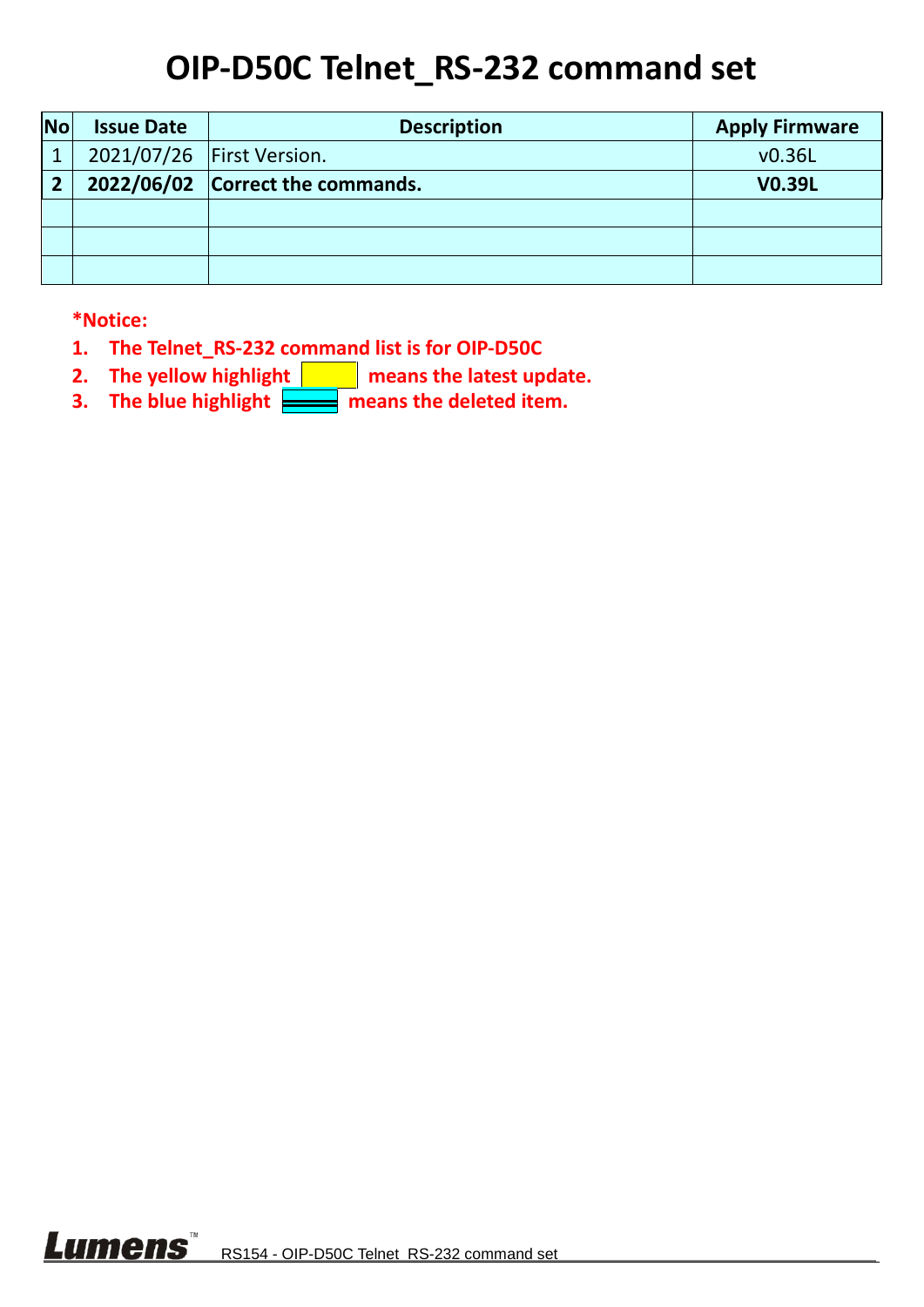Before attempting to use Telnet control, please ensure that both the unit and the PC are connected to the same active networks.

| To Access the Command Line Interface (CLI) |                                                               |  |
|--------------------------------------------|---------------------------------------------------------------|--|
| Windows 10                                 |                                                               |  |
| Windows 7                                  | Click Start, type "cmd" in the search field, and press Enter. |  |
| Windows XP                                 | Click Start $>$ Run, type "cmd", and press Enter.             |  |
| Mac OS X                                   | Click Go > Applications > Utilities > Terminal.               |  |

Once in the Command Line Interface (CLI) type "**telnet**" followed by the IP address of the unit (and the port number if it is non-standard) and then hit "Enter". This will connect us to the unit we wish to control.

```
Microsoft Windows [Version 6.1.7601]
Copyright (c) 2009 Microsoft Corporation. All rights reserved.
C:\Users\Administrator>telnet 192.168.1.50 23
```
<Note 1> By default the unit will obtain the LAN 2 IP address via DHCP. If you are unsure of the unit's current LAN 2 IP address, please check the unit's HDMI status display.

<Note 2> If the unit's IP address is changed then the IP address required for Telnet access will also change accordingly.

<Note 3> Commands will not be executed unless followed by a carriage return. Commands are not case-sensitive.

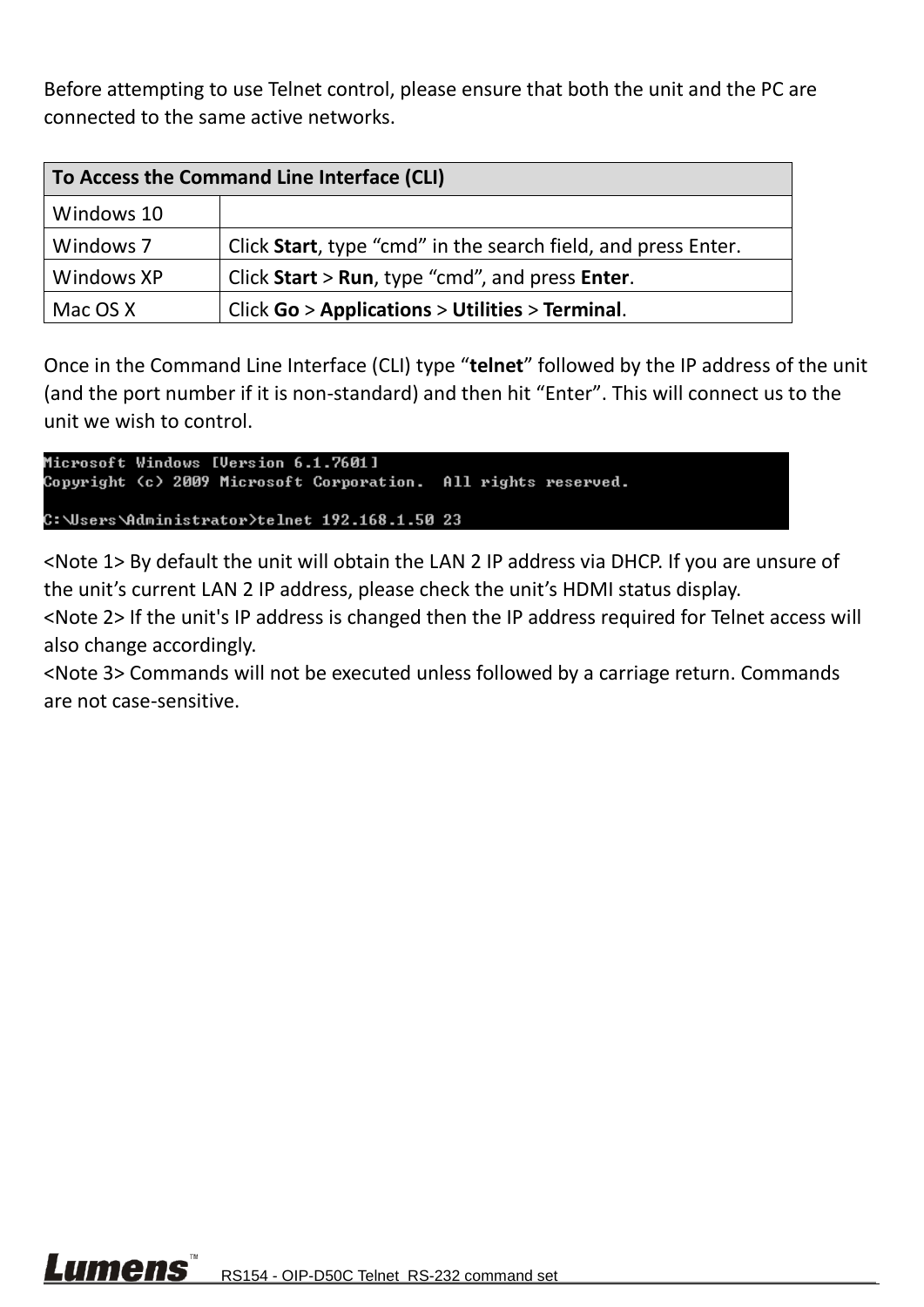## **Command**

| <b>Command</b>               | <b>Description and Parameters</b>                                   |
|------------------------------|---------------------------------------------------------------------|
| help                         | Show the full command list.                                         |
|                              | Show help details about command N1.                                 |
| Help N1                      | $N1 = \{Command\}$                                                  |
| ?                            | Show the full command list.                                         |
|                              | Show help details about command N1.                                 |
| ? N1                         | $N1 = \{Command\}$                                                  |
| get fw ver                   | Show the unit's current firmware version.                           |
| set factory default          | Reset the unit to the factory defaults.                             |
| get command ver              | Show the unit's current command version.                            |
| get model name               | Show the unit's model name.                                         |
| get model type               | Show the unit's product type.                                       |
|                              | Show the MAC address of the specified LAN port.                     |
|                              | Available values for N1:                                            |
| get mac N1 addr              | [OIP LAN]<br>1                                                      |
|                              | [CTRL LAN]<br>$\overline{2}$                                        |
| set factory ipconfig default | Reset the unit's network settings to the factory defaults.          |
| set system reboot            | Reboot the unit.                                                    |
|                              | Set the IP address assignment mode of the specified LAN port.       |
|                              | Available values for N1:                                            |
|                              | [OIP LAN]<br>1                                                      |
| set lan N1 ip mode N2        | [CTRL LAN]<br>2                                                     |
|                              | Available values for N2:                                            |
|                              | <b>Static</b><br>[Static IP mode]                                   |
|                              | <b>DHCP</b><br>[DHCP mode]                                          |
|                              | Show the current IP address assignment mode of the specified LAN    |
|                              | port.                                                               |
| get lan N1 ip mode           | Available values for N1:                                            |
|                              | [OIP LAN]<br>1                                                      |
|                              | [CTRL LAN]<br>2                                                     |
|                              | Show the specified LAN port's current IP configuration information. |
|                              | Available values for N1:                                            |
| get lan N1 ipconfig          | [OIP LAN]<br>1                                                      |
|                              | [CTRL LAN]<br>2                                                     |
|                              | Show the specified LAN port's current IP address.                   |
| get lan N1 ipaddr            | Available values for N1:                                            |
|                              | [OIP LAN]<br>1                                                      |
|                              | [CTRL LAN]<br>$\overline{2}$                                        |
| get lan N1 netmask           | Show the specified LAN port's current netmask.                      |
|                              | Available values for N1:                                            |

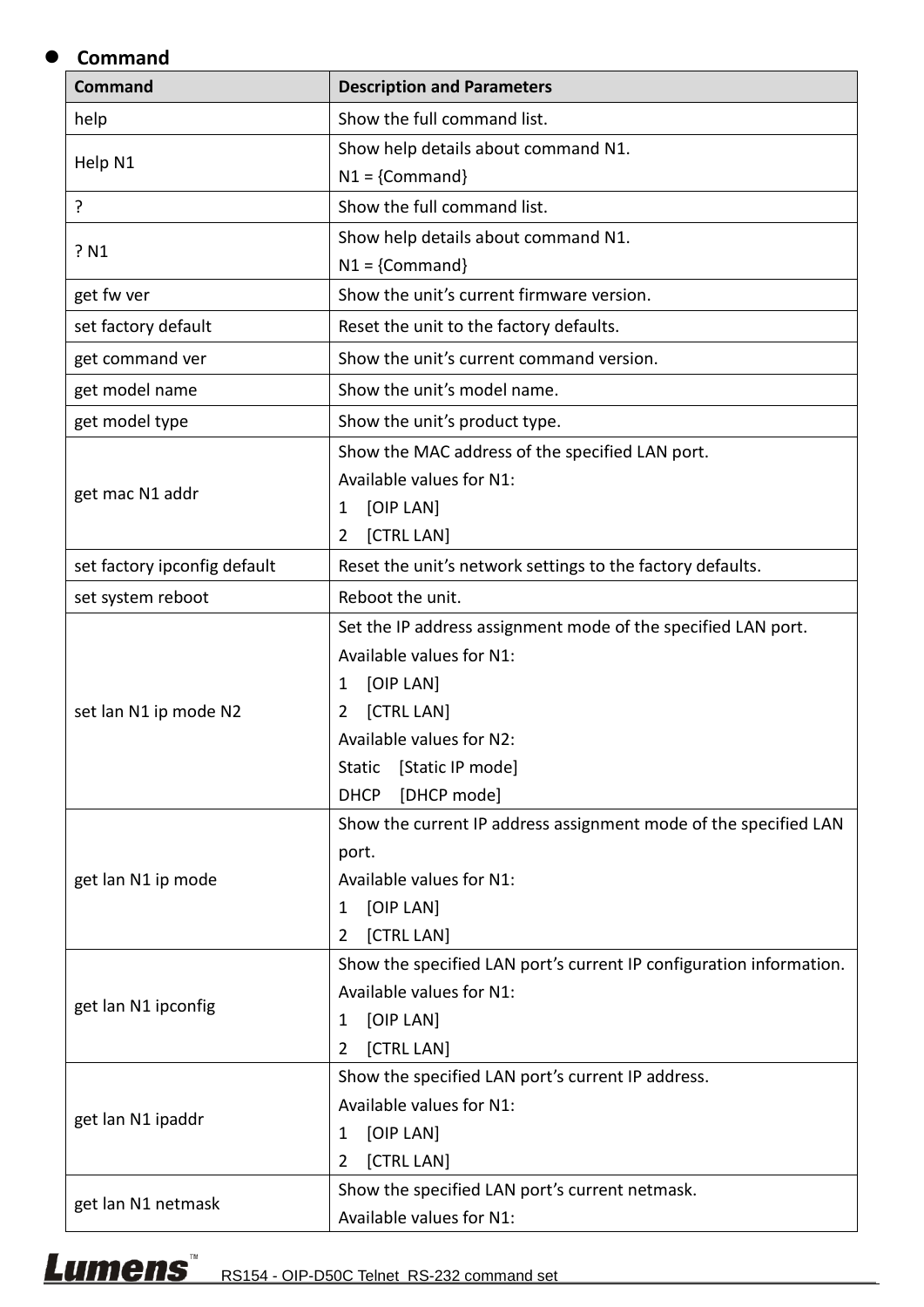|                              | [OIP LAN]<br>1                                                      |
|------------------------------|---------------------------------------------------------------------|
|                              | [CTRL LAN]<br>2                                                     |
|                              | Show the specified LAN port's current gateway address.              |
|                              | Available values for N1:                                            |
| get lan N1 gateway           | [OIP LAN]<br>1                                                      |
|                              | [CTRL LAN]<br>$\overline{2}$                                        |
|                              | Set the specified LAN port's static IP address.                     |
|                              | Available values for N1:                                            |
| set lan N1 static ipaddr N2  | [OIP LAN]<br>1                                                      |
|                              | [CTRL LAN]<br>2                                                     |
|                              | $N2 = X.X.X.X$ [X = 0~255, IP address]                              |
|                              | Show the specified LAN port's current static IP address.            |
|                              | Available values for N1:                                            |
| get lan N1 static ipaddr     | [OIP LAN]<br>1                                                      |
|                              | [CTRL LAN]<br>2                                                     |
|                              | Set the specified LAN port's static netmask.                        |
|                              | Available values for N1:                                            |
|                              |                                                                     |
| set lan N1 static netmask N2 | [OIP LAN]<br>1                                                      |
|                              | [CTRL LAN]<br>$\mathbf{2}$                                          |
|                              | $N2 = X.X.X.X$ [X = 0~255, netmask]                                 |
|                              | Show the specified LAN port's current static netmask.               |
| get lan N1 static netmask    | Available values for N1:                                            |
|                              | [OIP LAN]<br>1                                                      |
|                              | [CTRL LAN]<br>2                                                     |
|                              | Set the specified LAN port's static gateway address.                |
|                              | Available values for N1:                                            |
| set lan N1 static gateway N2 | [OIP LAN]<br>1                                                      |
|                              | [CTRL LAN]<br>$\mathbf{2}$                                          |
|                              | $N2 = X.X.X.X$ [X = 0~255, gateway address]                         |
|                              | Show the specified LAN port's current static gateway address.       |
| get lan N1 static gateway    | Available values for N1:                                            |
|                              | [OIP LAN]<br>1                                                      |
|                              | [CTRL LAN]<br>2                                                     |
| get uart list                | List all available serial ports.                                    |
|                              | Reset the specified serial port's settings to the factory defaults. |
|                              | Available values for N1:                                            |
| set uart N1 reset            | [3-pin serial port]<br>1                                            |
|                              | [5-pin serial port]<br>$\overline{2}$                               |
|                              | Set the baud rate of the specified serial port.                     |
|                              | Available values for N1:                                            |
| set uart N1 baudrate N2      | [3-pin serial port]<br>1                                            |
|                              | [5-pin serial port]<br>2                                            |

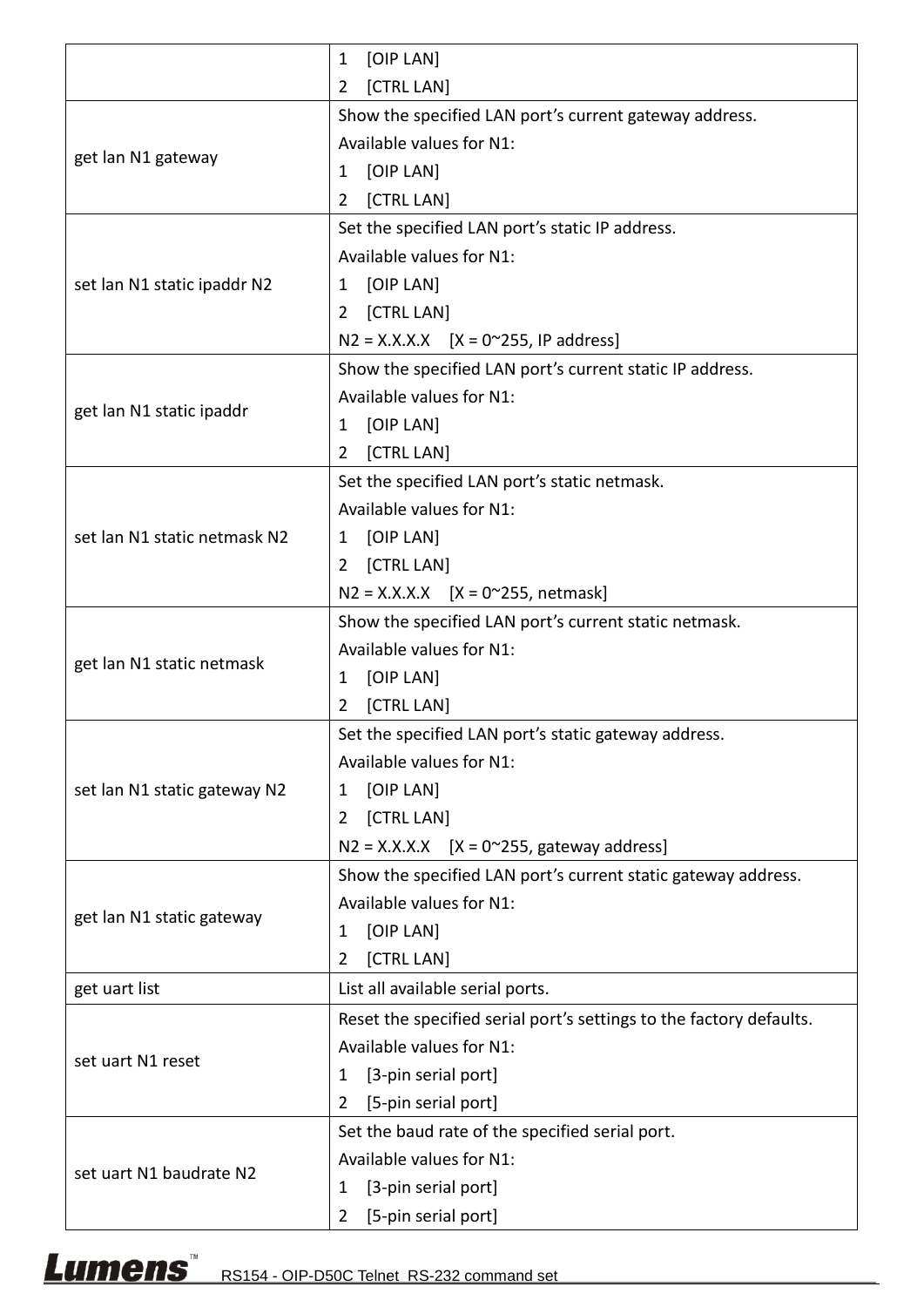|                         | Available values for N2:                                            |
|-------------------------|---------------------------------------------------------------------|
|                         | $[2400$ baud]<br>2400                                               |
|                         | [4800 baud]<br>4800                                                 |
|                         | $[9600$ baud]<br>9600                                               |
|                         | [19200 baud]<br>19200                                               |
|                         | [38400 baud]<br>38400                                               |
|                         | [57600 baud]<br>57600                                               |
|                         | 115200 [115200 baud]                                                |
|                         | Show the current baud rate of the specified serial port.            |
|                         | Available values for N1:                                            |
| get uart N1 baudrate    | [3-pin serial port]<br>1                                            |
|                         | [5-pin serial port]<br>2                                            |
|                         | Set the number of stop bits for the specified serial port.          |
|                         | Available values for N1:                                            |
|                         |                                                                     |
|                         | [3-pin serial port]<br>1                                            |
| set uart N1 stop bit N2 | [5-pin serial port]<br>2                                            |
|                         | Available values for N2:                                            |
|                         | [1 stop bit]<br>1                                                   |
|                         | [2 stop bits]<br>2                                                  |
|                         | Show the current number of stop bits for the specified serial port. |
| get uart N1 stop bit    | Available values for N1:                                            |
|                         | [3-pin serial port]<br>1                                            |
|                         | [5-pin serial port]<br>2                                            |
|                         | Set the data bits used by the specified serial port.                |
|                         | Available values for N1:                                            |
|                         | [3-pin serial port]<br>1                                            |
| set uart N1 data bit N2 | [5-pin serial port]<br>2                                            |
|                         | Available values for N2:                                            |
|                         | [7 data bits]<br>7                                                  |
|                         | [8 data bits]<br>8                                                  |
|                         | Show the current number of data bits used by the specified serial   |
|                         | port.                                                               |
| get uart N1 data bit    | Available values for N1:                                            |
|                         | [3-pin serial port]<br>1                                            |
|                         | [5-pin serial port]<br>2                                            |
|                         | Set the parity of the specified serial port.                        |
|                         | Available values for N1:                                            |
|                         |                                                                     |
|                         | [3-pin serial port]<br>1                                            |
| set uart N1 parity N2   | [5-pin serial port]<br>2                                            |
|                         |                                                                     |
|                         | Available values for N2:                                            |
|                         | [None]<br>0                                                         |
|                         | [Odd]<br>1<br>[Even]<br>2                                           |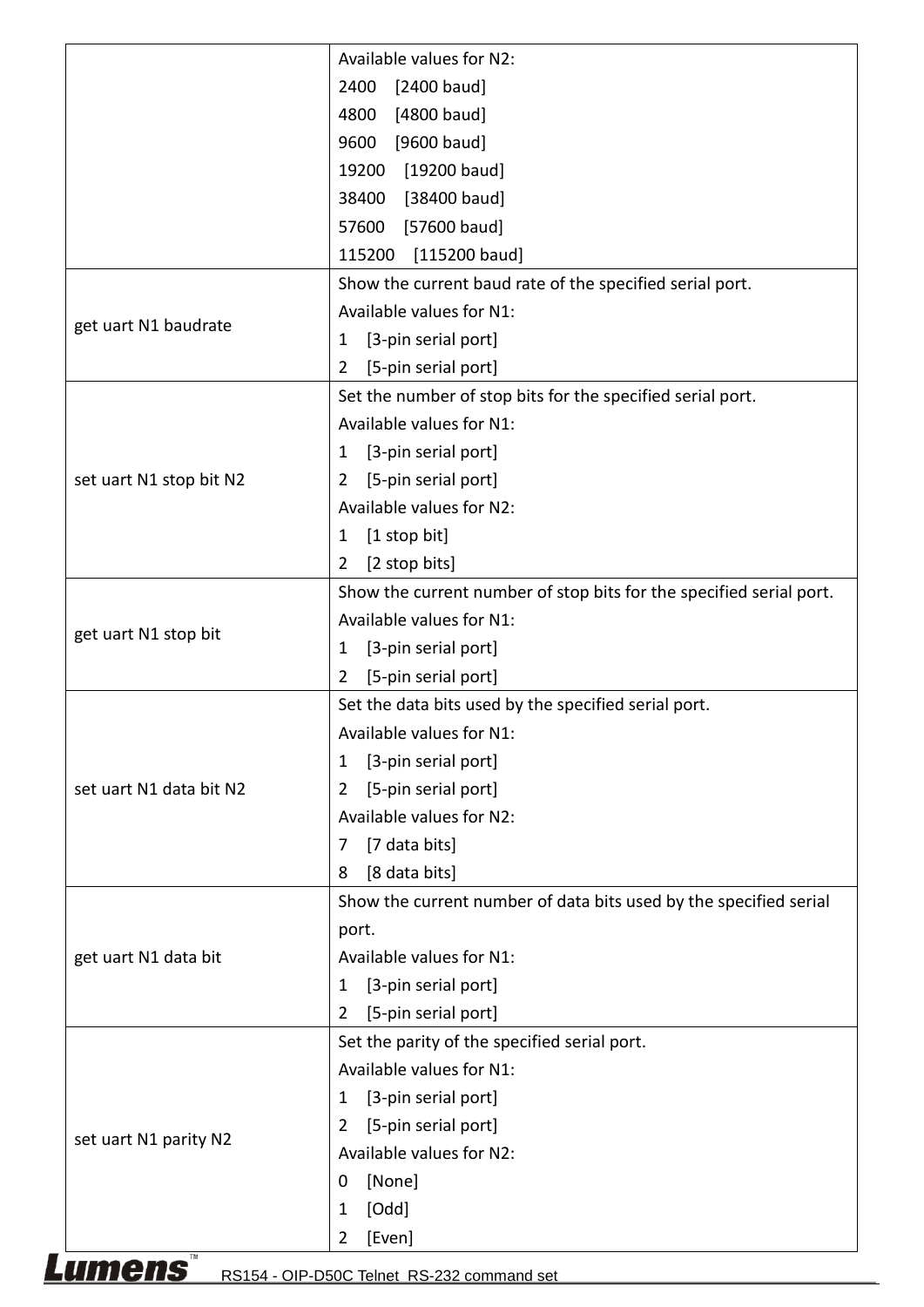|                                  | Show the current parity setting of the specified serial port.       |
|----------------------------------|---------------------------------------------------------------------|
|                                  | Available values for N1:                                            |
| get uart N1 parity               | [3-pin serial port]<br>1                                            |
|                                  | [5-pin serial port]<br>$\overline{2}$                               |
|                                  | Set the operational mode of the Control Output (5-pin) serial port. |
|                                  | Available values for N1:                                            |
|                                  | [Disabled]<br>0                                                     |
| set uart 2 mode N1               | [RS-232 mode]<br>1                                                  |
|                                  | [RS-422 mode]<br>2                                                  |
|                                  | [RS-485 mode]<br>3                                                  |
|                                  | Show the current operational mode of the Control Output (5-pin)     |
| get uart 2 mode                  | serial port.                                                        |
|                                  | Transmit the specified command data via the Control Output          |
|                                  | (5-pin) serial port.                                                |
| set uart 2 command [N1]          | $N1 =$ {Command data} [ASCII text]                                  |
|                                  | Note: To transmit hex data, each ASCII hex pair (octet) must be     |
|                                  | preceded by "\x". For example a carriage return would be "\x0D".    |
|                                  | Route the specified Encoder's audio input to the specified          |
|                                  | Decoder's audio output.                                             |
|                                  | $N1 = rx1^\circ rx256$ [Decoder device ID]                          |
|                                  | Available values for N2:                                            |
|                                  | [HDMI audio output]<br>1                                            |
| set voip N1 audio out oN2 route  | [Analog audio output]<br>2                                          |
| N3 n4                            | $N3 = tx1^xtx128$ [Encoder device ID]                               |
|                                  | Available values for N4:                                            |
|                                  | [HDMI audio input]<br>1                                             |
|                                  | [Analog audio input]<br>2                                           |
|                                  | Note: The values for N2 and N4 must match.                          |
|                                  | Route the specified Encoder's audio input to all Decoders' audio    |
|                                  | outputs.                                                            |
|                                  | Available values for N1:                                            |
|                                  | [HDMI audio output]<br>1                                            |
| set all voip audio out oN1 route | [Analog audio output]<br>$\overline{2}$                             |
| <b>N2 N3</b>                     | $N2 = tx1^xtx128$ [Encoder device ID]                               |
|                                  | Available values for N3:                                            |
|                                  | [HDMI audio input]<br>1                                             |
|                                  | [Analog audio input]<br>$\overline{2}$                              |
|                                  | Note: The values for N1 and N3 must match.                          |
|                                  | Transmit the specified command data via the serial port on the      |
|                                  | specified Encoder.                                                  |
| set tx N1 uart 1 command [N2]    | $N1 = 1^{\circ}128$ [Encoder device ID]                             |
|                                  | $N2 =$ {Command data} [ASCII text]                                  |
|                                  | Note: To transmit hex data, each ASCII hex pair (octet) must be     |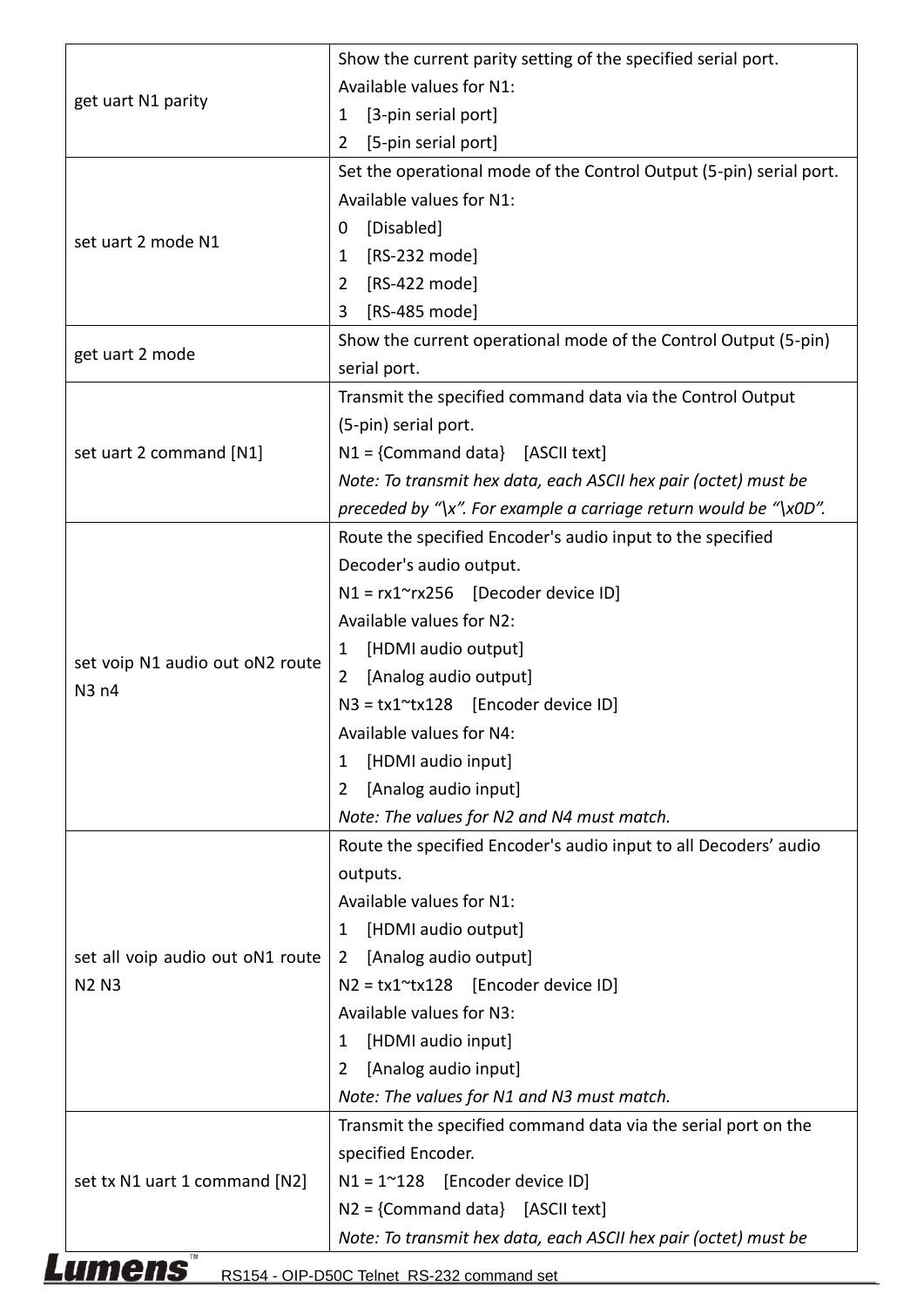|                               | preceded by "\x". For example a carriage return would be "\x0D".   |
|-------------------------------|--------------------------------------------------------------------|
|                               | Transmit the specified command data via the serial port on the     |
|                               | specified Decoder.                                                 |
|                               | $N1 = 1^{\circ}256$ [Decoder device ID]                            |
| set rx N1 uart 1 command [N2] | N2 = {Command data} [ASCII text]                                   |
|                               | Note: To transmit hex data, each ASCII hex pair (octet) must be    |
|                               | preceded by "\x". For example a carriage return would be "\x0D".   |
|                               | Transmit the specified command data via the serial port on all     |
|                               | Encoders.                                                          |
| set all tx uart command [N1]  | $N1 =$ {Command data} [ASCII text]                                 |
|                               | Note: To transmit hex data, each ASCII hex pair (octet) must be    |
|                               | preceded by "\x". For example a carriage return would be "\x0D".   |
|                               | Transmit the specified command data via the serial port on all     |
|                               | Decoders.                                                          |
| set all rx uart command [N1]  | $N1 =$ {Command data} [ASCII text]                                 |
|                               | Note: To transmit hex data, each ASCII hex pair (octet) must be    |
|                               | preceded by "\x". For example a carriage return would be "\x0D".   |
|                               | Route the specified Encoder or Decoder's serial port Rx pin to the |
|                               | serial port Tx pin on the specified Encoder or Decoder.            |
|                               | Available values for N1:                                           |
|                               | [Encoder device ID (Tx pin)]<br>tx1~tx128                          |
| set voip N1 uart route N2     | rx1~rx256 [Decoder device ID (Tx pin)]                             |
|                               | Available values for N2:                                           |
|                               | [Encoder device ID (Rx pin)]<br>tx1~tx128                          |
|                               | rx1~rx256<br>[Decoder device ID (Rx pin)]                          |
|                               | Route the specified Encoder or Decoder's serial port Rx pin to all |
|                               | AVoIP devices' serial port Tx pins.                                |
| set all voip uart route N1    | Available values for N1:                                           |
|                               | tx1~tx128 [Encoder device ID]                                      |
|                               | [Decoder device ID]<br>rx1~rx256                                   |
|                               | Transmit the specified IR data via the IR output on the specified  |
|                               | Encoder.                                                           |
| set tx N1 ir 1 command [N2]   | $N1 = 1^{\circ}128$ [Encoder device ID]                            |
|                               | $N2 = \{IR ASCII hex data\}$ [Pronto format IR data]               |
|                               | Transmit the specified IR data via the IR output on the specified  |
|                               | Decoder.                                                           |
| set rx N1 ir 1 command [N2]   | $N1 = 1^{\circ}256$ [Decoder device ID]                            |
|                               | $N2 = \{IR ASCII hex data\}$ [Pronto format IR data]               |
|                               | Transmit the specified IR data via the IR outputs on all Encoders. |
| set all tx ir command [N1]    | $N1 = \{IR ASCII hex data\}$ [Pronto format IR data]               |
|                               | Transmit the specified IR data via the IR outputs on all Decoders. |
| set all rx ir command [N1]    | $N1 = \{IR ASCII hex data\}$ [Pronto format IR data]               |

## Lumens<sup>"</sup>RS154 - OIP-D50C Telnet\_RS-232 command set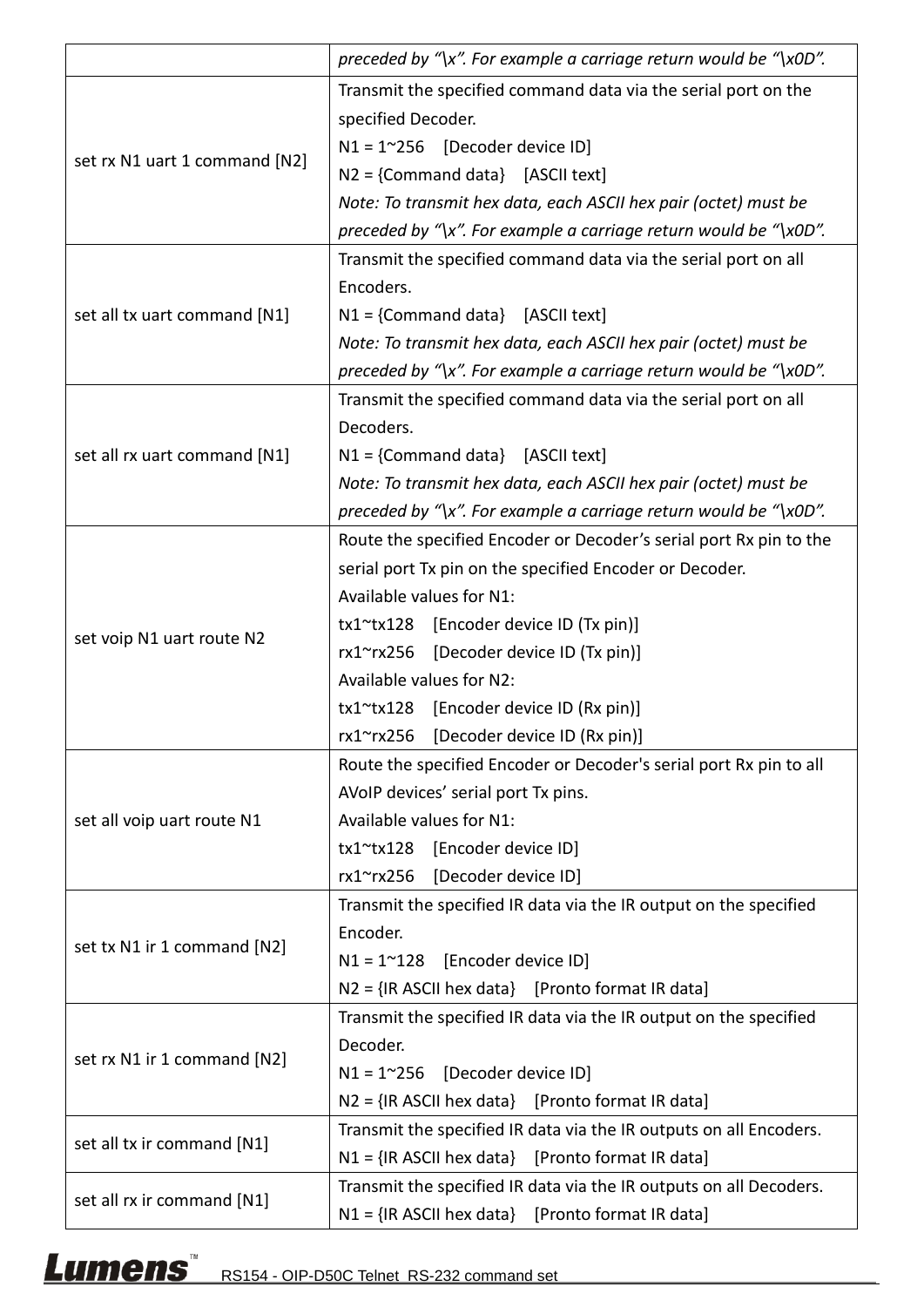|                                  | Route the specified Encoder or Decoder's IR input to the IR output  |
|----------------------------------|---------------------------------------------------------------------|
|                                  | on the specified Encoder or Decoder.                                |
|                                  | Available values for N1:                                            |
|                                  | tx1~tx128 [Encoder device ID (IR output)]                           |
| set voip N1 ir route N2          | rx1~rx256 [Decoder device ID (IR output)]                           |
|                                  | Available values for N2:                                            |
|                                  | tx1~tx128 [Encoder device ID (IR input)]                            |
|                                  | rx1~rx256 [Decoder device ID (IR input)]                            |
|                                  | Route the specified Encoder or Decoder's IR input to all AVoIP      |
|                                  | devices' IR outputs.                                                |
| set all voip ir route N1         | Available values for N1:                                            |
|                                  | tx1~tx128 [Encoder device ID (IR input)]                            |
|                                  | rx1~rx256<br>[Decoder device ID (IR input)]                         |
|                                  | Route the specified AVoIP device's USB device to the specified      |
|                                  | AvoIP device's USB host.                                            |
|                                  | Available values for N1:                                            |
| set voip N1 usb device o1 route  | tx1~tx128 [Encoder device ID (USB device)]                          |
| N2 1                             | rx1~rx256<br>[Decoder device ID (USB device)]                       |
|                                  | Available values for N2:                                            |
|                                  | tx1~tx128 [Encoder device ID (USB host)]                            |
|                                  | rx1~rx256<br>[Decoder device ID (USB host)]                         |
|                                  | Execute the specific video wall configuration.                      |
|                                  |                                                                     |
| set video wall preset N1         | $N1 = 1^{\sim}128$ [Video wall group ID]                            |
|                                  | Execute the specific multiview preset.                              |
| set multiview preset N1          | $N1 = 1^{\circ}128$ [Multiview preset ID]                           |
|                                  | Execute the specified macro immediately.                            |
| set macro N1 run                 | $N1 = 1^{\sim}16$<br>[Macro ID]                                     |
| set all tx system reboot         | Reboot all Encoder device.                                          |
| set all rx system reboot         | Reboot all Decoder device.                                          |
|                                  | Route the specified voip device's audio input to the specified voip |
|                                  | device's audio output.                                              |
|                                  | set voip s1 audio out on1 route s2 n2e                              |
| set voip s1 audio out on1 route  | s1=device id string, $rx1 \approx rx256$                            |
| <mark>s2 n2⊬</mark>              | s2=device id string, $tx1 \approx tx128$                            |
|                                  | $n1 = 1$ (HDMI Audio), 2(Analog Audio)                              |
|                                  | $n2 = 1$ (HDMI Audio), 2(Analog Audio)                              |
|                                  | P.S. HDMI Audio to Analog Audio or vise versa is not allowed        |
|                                  | Route all voip device's audio input to the specified voip device's  |
|                                  | audio output.                                                       |
| set all voip audio out on1 route | set all voip audio out on1 route s2 n2e                             |
| s1n2                             | s1=device id string, $tx1 \approx tx128$                            |

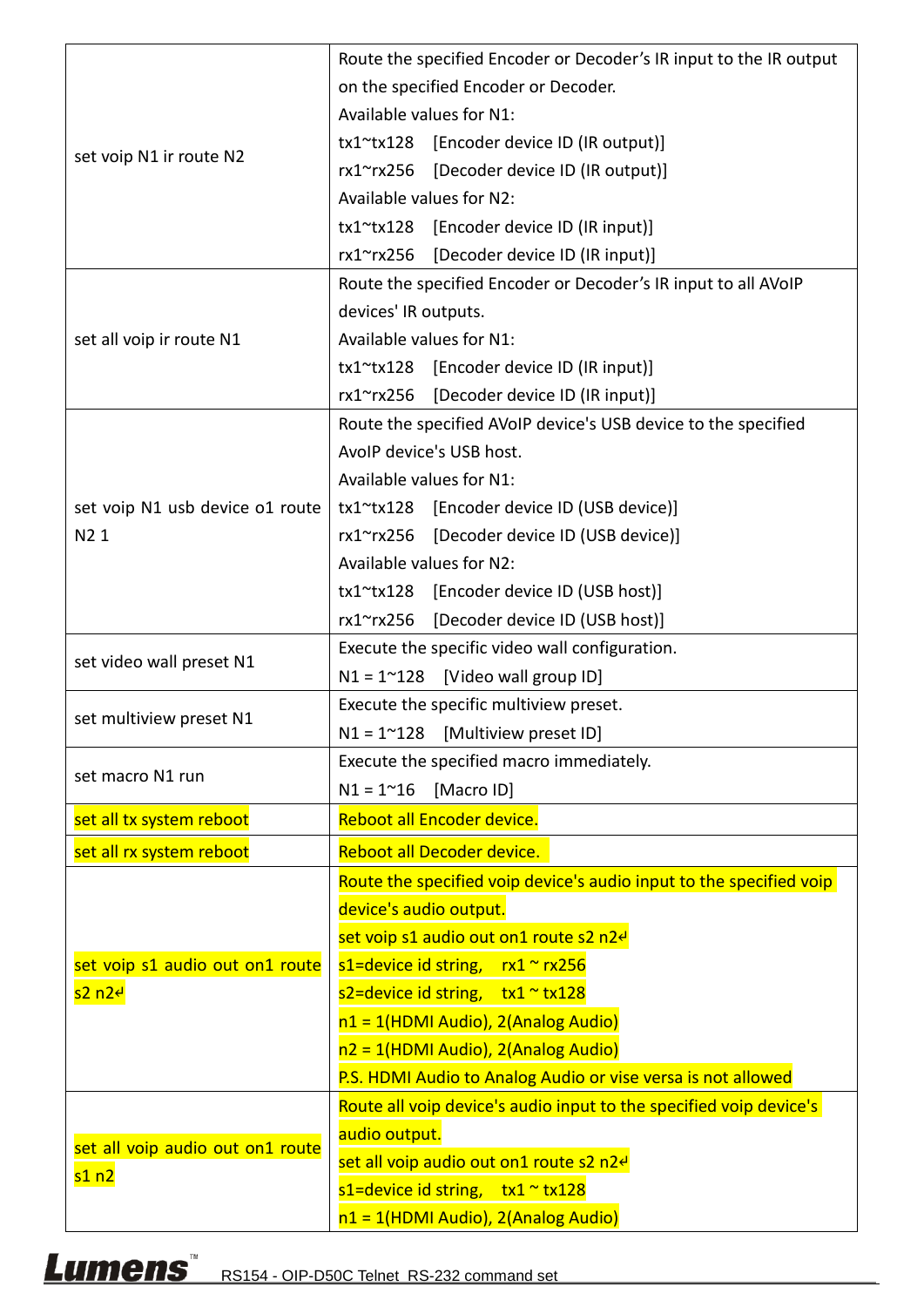|                                             | $n2 = 1$ (HDMI Audio), 2(Analog Audio)                             |
|---------------------------------------------|--------------------------------------------------------------------|
|                                             | P.S. HDMI Audio to Analog Audio or vise versa is not allowed       |
|                                             | Set the specified Encoder to send the RS-232 command data.         |
|                                             | set tx n1 uart n2 command [s1] <sup>e</sup>                        |
| set tx n1 uart n2 command [s1] <sup>e</sup> | $n1 = 1,2,3$                                                       |
|                                             | $n2 = 1$                                                           |
|                                             | s1 = Command data, could include character and hex data.           |
|                                             | Set the specified Decoder to send the RS-232 command data.         |
|                                             | set rx n1 uart n2 command [s1] <sup>e</sup>                        |
| set rx n1 uart n2 command [s1] <sup>e</sup> | $n1 = 1,2,3$                                                       |
|                                             | $n2 = 1$                                                           |
|                                             | s1 = Command data, could include character and hex data.           |
|                                             | Set all Encoder to send the RS-232 command data.                   |
| set all tx uart command [s1] <sup>e</sup>   | set all tx uart command [s1] <sup>e</sup>                          |
|                                             | s1 = Command data, could include character and hex data.           |
|                                             | Set all Decoder to send the RS-232 command data                    |
| set all rx uart command [s1] <sup>e</sup>   | set all rx uart command [s1] <sup>e</sup>                          |
|                                             | s1 = Command data, could include character and hex data.           |
|                                             | Route the specified Encoder or Decoder device's serial port to the |
|                                             | serial port(s) on one specified Encoders or Decoders.              |
| set voip s1 uart route s2 <sup>e</sup>      | set voip s1 uart route s2e                                         |
|                                             | s1=device id string, tx1~tx128 or rx1 ~ rx256                      |
|                                             | s2=device id string, tx1~tx128 or rx1 ~ rx256                      |
|                                             | Route all Encoder or Decoder device's serial port to the serial    |
|                                             | port(s) on one specified Encoders or Decoders.                     |
| set all voip uart route s1                  | set all voip uart route s1 <sup>e</sup>                            |
|                                             | s1=device id string, tx1~tx128 or rx1 ~ rx256                      |
|                                             | Set the specified Encoder to emit the IR data.                     |
|                                             | set tx n1 ir n2 command [s1] <sup>e</sup>                          |
| set tx n1 ir n2 command [s1] <sup>e</sup>   | $n1 = 1,2,3$                                                       |
|                                             | $n2 = 1$                                                           |
|                                             | $s1 = ir raw$ hex data                                             |
|                                             | Set the specified Decoder to emit the IR data.                     |
|                                             | set rx n1 ir n2 command $[s1]$ <sup>e</sup>                        |
| set rx n1 ir n2 command [s1] <sup>e</sup>   | $n1 = 1,2,3$                                                       |
|                                             | $n2 = 1$                                                           |
|                                             | $s1 =$ ir raw hex data                                             |
|                                             | Set all Encoder to emit the IR data.                               |
| set all tx ir command [s1] <sup>e</sup>     | set all tx ir command [s1] <sup>e</sup>                            |
|                                             | $s1 = ir raw$ hex data                                             |
|                                             | Set all Decoder to emit the IR data.                               |
| set all rx ir command [s1] <sup>e</sup>     | set all rx ir command [s1] <sup>e</sup>                            |

## Lumens<sup>"</sup> RS154 - OIP-D50C Telnet\_RS-232 command set